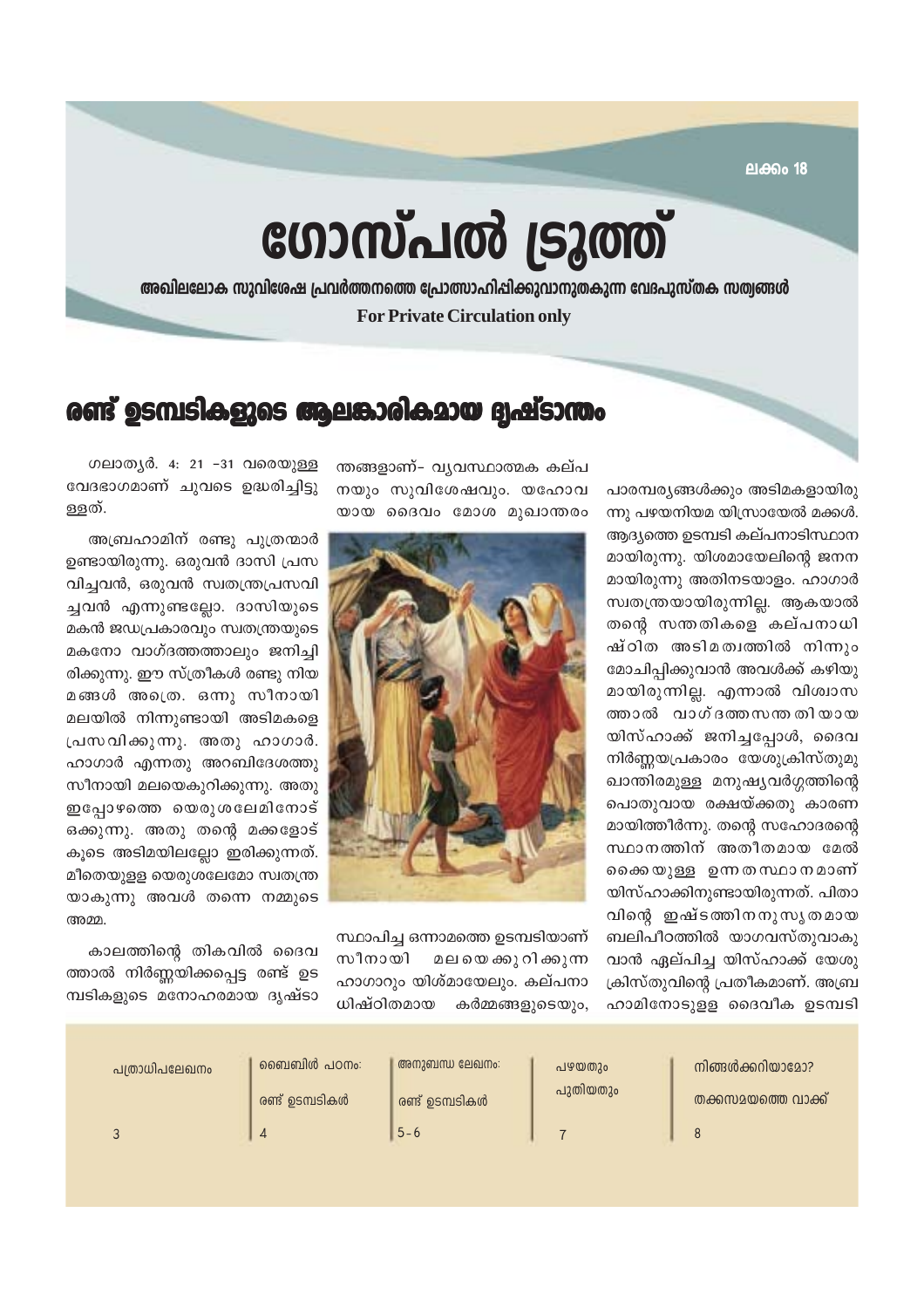## வைவிൾ

 $\sim$ ฏ พญ  $\sim$ อา $\sim$ ฏ ส่วนตาม

ദൈവവചനം 2 തിമൊ. 3: 16-17, 2 പത്രൊ. 1: 20, 21, മത്തായി 24-35

സ്നേഹബന്ധം മത്തായി 22: 37-40, യോഹ. 14: 21-23, 1 WOOD. 4: 7-11

മാനസാന്തരം അപ്പൊ. 3: 19, 17: 30, 2 കൊരി. 7:10 പുതുജനനം

യോഹ. 3: 3-7, 2 കൊരി. 5: 17, റോമർ 6: 1-4, എഫെ. 2: 1, 5-6).

പാപത്തിൽ നിന്നും സ്വാതന്ത്ര്യം 1 യോഹ. 5: 18, മത്തായി 1: 21,  $2000000811$ 

പരിശുദ്ധാത്മ നിറവ് അപ്പൊ. 19: 2, 15: 8-9, 1: 8).

വിശുദ്ധി ലൂക്കോ. 1:73-75, എബ്രാ. 12:14, 1 പക്രൊ. 1: 15-16, തീത്തോ. 2: 11, 12, റോമ. 6: 22

ദൈവരാജ്യം ലൂക്കോ. 17: 20-21, റോമ. 14: 17, യോഹ. 18: 36  $m$ ) $e$ അപ്പൊ. 2: 4-7, എഫെ. 4: 4-6, 1 കൊരി. 12: 12.13, കൊലൊ. 1: 18

வெிக்கு യോഹ. 17: 20-23, ഗലാ. 3: 28, വെളി. 18: 2-4

ചട്ടങ്ങൾ മത്താ. 28: 19-20, 26: 26-30, 1 കൊരി. 11: 23-27, യോഹ. 13: 14-17

ദൈവീക രോഗശാന്തി ലൂക്കോ. 4: 18, യെശയ്യ. 53: 4-5, യാക്കോബ് 5: 13-16

വിവാഹശുശ്രൂഷ മത്താ. 19: 5-6, ലൂക്കോ. 16: 18, റോമർ 7: 2-3, 1 കൊരി. 7: 10-11

ബാഹ്യപ്രകടനം 1 തിമൊ. 2: 9-10, 1 കൊരി. 11: 14-15, ആവർത്തനം 22: 5

അന്ത്യകാലം 2 പത്രൊ. 3: 7-12, യോഹ. 5: 28-29, 2 കൊരി. 5: 10, മത്താ. 25: 31-46

സാമാധാനവാദം: ലൂക്കോസ് 6: 27-29, ലൂക്കോസ് 18: 20

ആരാധന യോഹ. 4: 23-24, എഫെ. 5: 19, 2 കൊരി. 3: 17

അന്ത്യകല്പന മർക്കൊസ് 16: 15

യുടെ നിവർത്തീകരണം യിസ്ഹാക്കിലൂടെ ദൈവത്തിന്റെ തെരഞ്ഞെ ടുക്കപ്പെട്ട ജനമായി തീരുമ്പോഴാണ്.

സീനായ്മലക്കും യെരുശലേമിനും മധ്യേ ഒരു സമാന്തരരേഖ വര യ്ക്കാവുന്നതാണ്. ദൈവത്തെ ആരാധിച്ചിരുന്ന ആലയവും, യെരു ശലേം പട്ടണവും മറ്റും മതപരമായി മോശെയുടെ ചട്ടങ്ങളുടെയും മറ്റും ബന്ധനത്തിലും രാഷ്ട്രീയമായി റോമാസാമ്രാജ്യത്തിന്റെ അധീ നതയിലുമൊക്കെ ആയിരുന്നു. ഇത് പിൽക്കാലത്ത് പുതിയ ക്രിസ്തീയ വിശ്വാസത്തിന്റെ കേന്ദ്രമായിത്തീർന്നു. പുതിയ യെരു ശലേം പ്രതിനിധീകരിക്കുന്നത്, പുതിയ ഉടമ്പടിക്ക് കീഴിലുള്ള സ്വത ന്ത്രരായ സകലരേയും ഉദ്ദേശിച്ചിട്ടുള്ളതാണ്.

എല്ലാവരുടെയും അമ്മയായ മുകളിലുളള യെരുശലേം സ്വതന്ത്ര യാകുന്നു. (വാക്യം 26) യഥാർത്ഥത്തിൽ ദൈവമക്കൾ, സുവിശേഷ ത്തിന്റെ ഉടമ്പടിക്ക് കീഴിലുള്ളവർ പാരമ്പര്യത്തിൽ നിന്നും ആചാര കർമ്മാധികളുടെ ബന്ധനത്തിൽ നിന്നും സ്വതന്ത്രരാണ്. അവർ പാപ ത്തിൽ നിന്നും ശിക്ഷാവിധിയിൽ നിന്നും സ്വതന്ത്രരത്രെ. അവർ അടിമയിൽ നിന്നല്ല സ്വതന്ത്രയിൽ നിന്നുമത്രെ ജനിച്ചത്.

ദാസിയേയും മകനെയും പുറത്താക്കിക്കളക എന്ന അപ്പോസ്ത ലന്റെ വാക്കുകൾ പഴയ ഉടമ്പടിയെ പുറത്താക്കിക്കളയുവാൻ സഭ യോടു ഉപദേശിക്കുകയാണ്. ''ദാസിയേയും മകനേയും പുറത്താക്കിക്കളക, ദാസിയുടെ മകൻ സ്വതന്ത്രയുടെ മകനോടുകൂടെ അവകാശി ആകയില്ല." (വാകൃം 30) വാഗ്ദത്ത സന്തതിയാണ് യിസ്ഹാക്ക്, യഹൂദാദേശത്തിന്റെ നിവർത്തീകരണത്തിന്റെ ദൈവീ കപദ്ധതിയിൽ ഉൾപെട്ടവനാണവൻ. അവനാണ് അവകാശിയും. പുതി യ ഉടമ്പടിയുടെ പൂർത്തീകരണത്തിൽ മോശെ മുഖാന്തരം പഴയപ്ര മാണത്തിന്റെ പ്രസക്തി നഷ്ടപ്പെടുമ്പോൾ ക്രിസ്ത്യാനികൾ, അതാ യത് ക്രിസ്തുവിന്റെ അനുയായികളാണ് യഥാർത്ഥ വാഗ്ദത്ത സന്ത തികൾ.

സുവിശേഷത്തിൻ കീഴിൽ കഴിയുമ്പോഴും ചിലർ മോശെയുടെ പഴയപ്രമാണത്തോടു പറ്റിച്ചേർന്നിരിക്കുന്നവരാണ്. ഇത്തരത്തിലുള്ള മനോഭാവം തികച്ചും ബന്ധനം തന്നെ. പഴയപ്രമാണത്തെ പുറത്താക്കിക്കളക, പുതിയപ്രമാണത്തിലെ സ്വാതന്ത്ര്യത്തെ ആസ്വ ദിച്ചുകൊണ്ട് പുതിയ ഉടമ്പടിയിൽ ജീവിക്കുക. നാം ദാസിയുടെ മക്ക ളല്ല പ്രത്യുത, സ്വതന്ത്രയുടെ മക്കളത്രെ. (വാക്യം 31) - MWS

വെബ്സൈറ് സന്ദർശിക്കുക ! മുൻ ലക്കങ്ങൾ യഥേഷ്ടം ലഭിക്കുന്നതാണ്.

www.thegospeltruth.org

ആത്മീയ അഭിവൃദ്ധിയും ദൈവമക്കളുടെ ആത്മീയ വളർച്ചയും ലക്ഷ്യമാക്കികൊണ്ട്, ദൈവസഭയുടെ ഉപദേശ സത്യങ്ങൾ ത്രൈമാസങ്ങളിൽ പുറത്തിറക്കുന്ന ഒരു പ്രസിദ്ധീകരണമാണ് ഗോസ്പൽ ട്രുത്ത്. www. thegospeltruth.org എന്ന വെബ്സൈറ്റ് മുഖേനയും ഇ- മെയിൽ വഴിയായും ആനുകാലിക ആത്മീയ സന്ദേശങ്ങൾ ലഭ്യമാണ്. ഗോസ്പൽട്രുത്ത് മിക്കരാജ്യങ്ങളിലും പ്രദേശിക ഭാഷകളിൽ ഇന്ന് ലഭിക്കുന്നുണ്ട്. അനേകരുടെ സ്വമേ ധാദാനങ്ങൾ മുഖാന്തരമാണിത് സാധിക്കുന്നത്. മുഖപേജിലുള്ള ചിത്രങ്ങൾ അനുവാദപ്രകാരം കൊടുത്തിട്ടുള്ളതുമാകുന്നു.

എന്ന് എഡിറ്റർ,

മൈക്കിൾ ഡബ്ല്യൂ. സ്മിത്ത്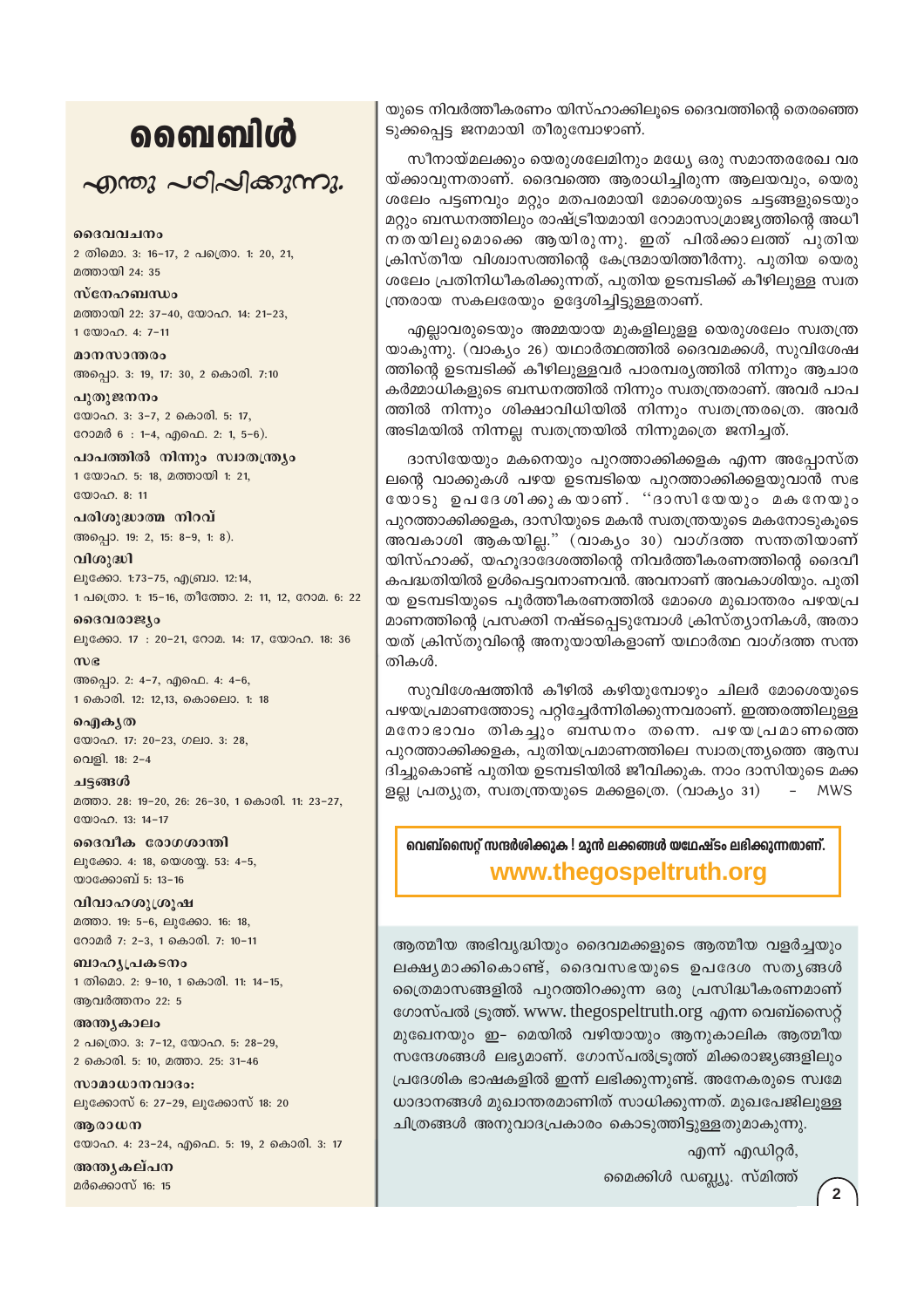

## പത്രാധിപലേഖനം

"അവനോ വിശേഷതയേറിയ വാഗ്ദത്തങ്ങളിന്മേൽ സ്ഥാപിക്കപ്പെട്ട നിയമത്തിന്റെ മദ്ധ്യസ്ഥനാകയാൽ അതിന്റെ വിശേഷതയ്ക്ക് ഒത്തവണ്ണം വിശേഷതയേറിയ ശുശ്രൂഷയും പ്രാപിച്ചിരിക്കുന്നു" -എബ്രായർ.8:6

കൃപയിലും സതൃത്തിലും ജീവിക്കുവാൻ കഴിയുന്നത് തന്നെ വലിയ ഒരു ഭാഗൃപദവിയാണ്. പുതിയനിയമത്തിന്റെ മധൃസ്ഥനായ യേശുകർത്താവ്, പുതിയ ഉടമ്പടിയും പുതിയ വാഗ്ദത്തവും സ്ഥാപിച്ചു. ദേശീയസുരക്ഷയും മനുഷ്യന്റെ ഭൗതീകനന്മയ്ക്കും പഴയഉടമ്പടി സഹായമായപ്പോൾ പുതിയ ഉടമ്പടി ആത്മീയ രക്ഷയ്ക്കും നിതൃമായ അനുഗ്രഹങ്ങൾക്കും വഴിതെളിച്ചു.

മനുഷ്യവർഗ്ഗത്തിനായുളള രണ്ട് ഉടമ്പടികളുടെ വിശകലനമാണ് ഞാൻ ഇത്തവണത്തെ പംക്തിയിൽ ഉൾപ്പെടുത്തിയിട്ടുള്ളത്. ദശാംശം കൊടുക്കുക, ശബ്ബത്ത് അനുഷ്ഠിക്കുക, അക്ഷരീകമായ ആരാധനയും ആത്മീയ ആരാധനയും തുടങ്ങി വളരെ പ്രാധാനൃതയുള്ള ചില വിഷയങ്ങളാണ് പങ്കുവയ്ക്കാനുള്ളത്.

ഇപ്പോൾ പുതിയ ഉടമ്പടിക്ക് കീഴിൽ ഉള്ളവർക്ക് പഴയഉടമ്പടിയുടെ പ്രസക്തിയെന്തെന്ന് ചോദ്യമുണ്ടാകാം. ദൈവീക ഇടപെടലിന്റെ ചരിത്രമാണ് പഴയഉടമ്പടിയെങ്കിൽ പുതിയനിയമം ദൈവവും മനുഷ്യനുമായുള്ള ബന്ധമാണ്. പഴയനിയമത്തിൽ ദൈവത്തിന്റെ വിശുദ്ധിയെയും, മനുഷ്യന്റെ പാപപ്രകൃതിയെയും ഗ്രഹിക്കാം. വരുവാനുള്ള മശീഹായെക്കുറിച്ചും, ചരിത്രം, തുടങ്ങിയവയുള്ള സമൃദ്ധമായ പാഠമാണ് ദൈവവചനം. ക്രിസ്തുവും അപ്പോസ്തലന്മാരും, പഴയനിയമന പുസ്തകങ്ങളുടെ പലഭാഗങ്ങളും ഉദ്ധരിച്ചിട്ടുണ്ട്.

ഇന്ന് നാമാരും പഴയനിയമമല്ല പിൻതുടരുന്നത്. കൃപായുഗത്തിൽ ജീവിക്കുന്ന നമുക്കതിന്റെ ആവശ്യമില്ല. എന്നാൽ നിർഭാഗ്യവശാൽ ചിലർ ഇന്നും പഴയനിയമത്തിൻ കീഴിൽ കഴിയുന്നുണ്ട്. ശബ്ബത്തനുഷ്ഠിച്ചും, സംഗീത ഉപകരണങ്ങളിൽ അമിതമായി ആശ്രയിച്ചും പോരുന്നു. പഴയതിനെ വിടാൻ കഴിയാത്ത ഒരു തരം മാനസിക അവസ്ഥയാണവർക്ക്. പുതിയ നിയമത്തിന്റെ രംഗപ്രവേശം അവർ തിരിച്ചറിയുന്നതേയില്ല എന്നതാണ് സത്യം.

നമ്മുടെ ആദ്യപിതാക്കന്മാർ ധൈര്യശാലികളും, വിശ്വാസവീരന്മാരും, ദൈവത്തോട് അഗാധബന്ധം പുലർത്തുന്നവരുമായിരുന്നു. അവർ പഴയനിയമത്തിൻ ബന്ധനത്തിലുള്ള വരായിരുന്നില്ല മറിച്ച് പുതിയ നിയമത്തിലെ ക്രിസ്തുവിന്റെ സ്നേഹത്തിലും കൃപയിലും സത്യത്തിലുമായിരുന്നു. അവർ ഇന്നുനമുക്ക് ഒരു മാതൃകതന്നെയാണ്.

വിശുദ്ധിയെന്നത് ബാഹ്യമല്ല തികച്ചും ആന്തരീകമാണ്. കല്പനാധിഷ്ഠമായ സ്വാതന്ത്ര്യത്തെ നാം ഒരിക്കലും കാംക്ഷിക്കരുത്. കൃപയിൽ ജീവിക്കുന്ന നമുക്ക് ദൈവവുമായി ആഴമേറിയ ബന്ധമാണുള്ളത്. വിശുദ്ധിയുടെ നിലവാരം നമ്മുടെ അകത്തെ മനുഷ്യനുമായി ബന്ധപ്പെട്ടതത്രെ.

മൈക്കിൾ ഡബ്ല്യു സ്മിത്ത്

<mark>ഇന്റർനെറ്റി</mark>ത് കൂടുതൽ <u>വായിക്കാം</u>

#### www.thegospeltruth.org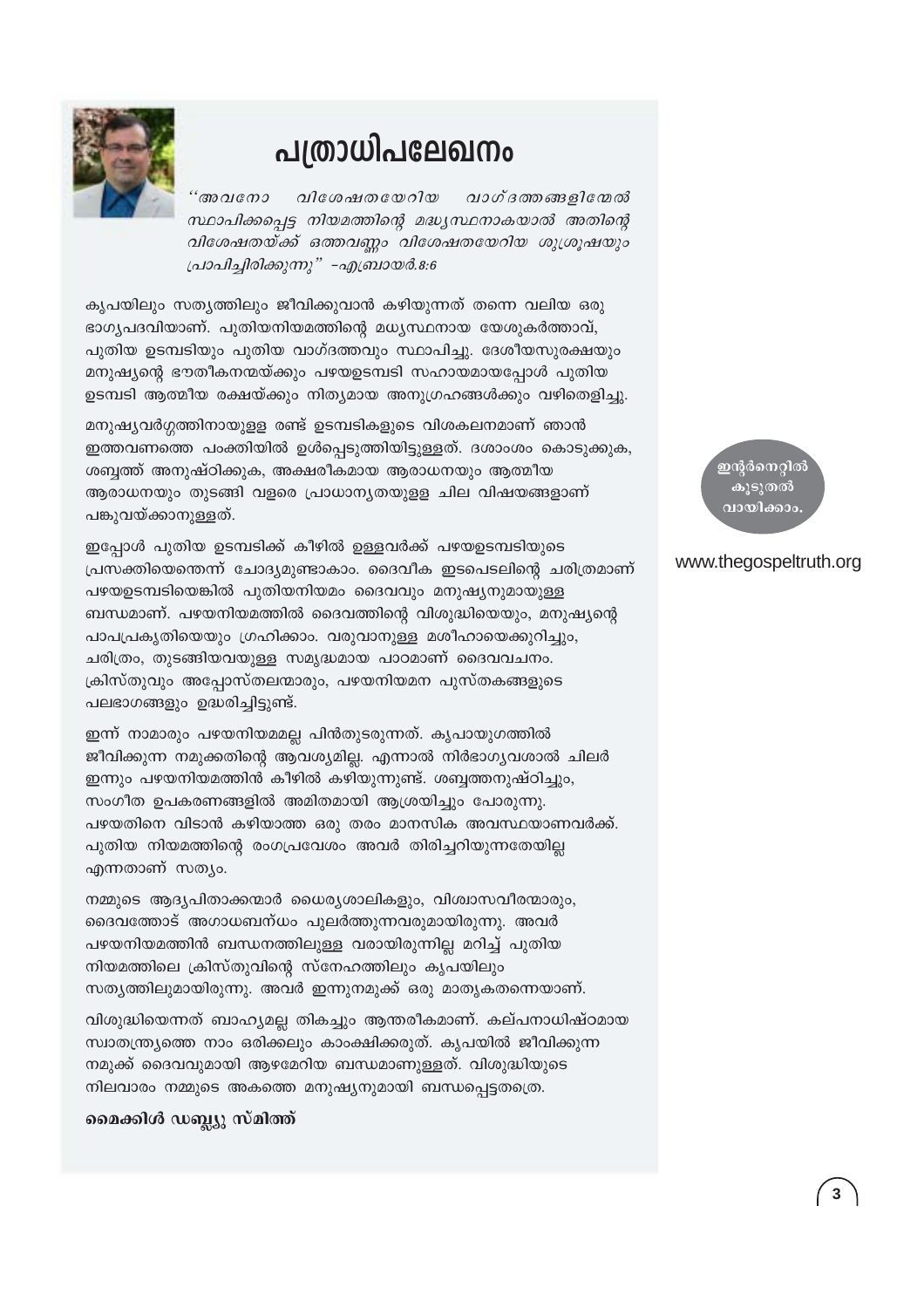## ബൈബിൾ പഠനസഹായി

## വിഷയം : രണ്ട് ഉടമ്പടികൾ



വായനഭാഗം : ഈ കാലം കഴിഞ്ഞശേഷം ഞാൻ യിസ്രായേൽ ഗൃഹത്തോട് ചെയ്യാനിരിക്കുന്ന നിയമം ഇങ്ങനെ ആകുന്നു. ഞാൻ എന്റെ ന്യായപ്രമാണം അവരുടെ ഉള്ളിലാക്കി അവരുടെ ഹൃദയങ്ങളിൽ എഴുതും ഞാൻ അവർക്ക് ദൈവമായും അവർ എനിക്ക് ജനമായും ഇരിക്കും.— എബ്രായർ 8: 10.

രത്നചുരുക്കം : മോശെമുഖാന്തിരം ദൈവം നൽകിയ പഴയഉടമ്പടി യഥാർത്ഥത്തിൽ മനുഷ്യവർഗ്ഗത്തിന്റെ നീതീകരണത്തിന് പര്യാപ്തമായിരുന്നില്ല. യഥാർത്ഥ സ്വാതന്ത്ര്യവും വിശുദ്ധിയും സാധ്യമാക്കിയ യേശുക്രിസ്തുവിന്റെ ക്രൂശുമരണവും പൗരോഹിതൃവും മുഖാന്തരം പുതിയ ഉടമ്പടി സ്ഥാപിക്കപ്പെട്ടു.

കുറിപ്പ്: ചുവടെ കൊടുത്തിരിക്കുന്ന വേദഭാഗത്തിന് വലതുവശത്തായി അതിലെ ഉള്ളടക്കവും രേഖപ്പെടുത്തിയിരിക്കുന്നു.

#### I. പഴയഉടമ്പടി സ്ഥാപിക്കപ്പെട്ടു

- A. പുറപ്പാട്. 34: 28 ഉടമ്പടി വചനം, പത്തുകല്പനകൾ
- $B.$  ആവർ. 5: 1-3 യിസ്രായേലുമായുള്ള ഉടമ്പടി
- $C.$  മലാഖി. 4: 4 മോശെയുടെ കല്പന— പഴയ ഉടമ്പടി

#### $II.$  കല്പനയുടെ ഉദ്ദേശം

- A. ഗലാത്യ 3: 24-25 കല്പന ഒരു ശിശുപാലകനായിരുന്നു
- $B.$  റോമർ 7: 7-8 കല്പനയില്ലാതെ പാപത്തിന് പ്രസക്തിയില്ല
- $C.$  റോമർ 3: 19,20 കല്പന പാപത്തെക്കുറിച്ച് ബോധം വരുത്തുന്നു
- III. രണ്ടു ഉടമ്പടികളെക്കുറിച്ചുളള ആലങ്കാരിക ദൃഷ്ടാന്തം
	- A. ഗലാത്യ 4: 21- 31 ഹാഗാറും സാറയും; യിശ്മായേലും യിസ്ഹാക്കും; സീനായി മലയും യെരുശലേമും; പ്രവൃത്തിയും വിശ്വാസവും; അടിമത്തവും സ്വാതന്ത്ര്യവും.

#### IV. ഉന്നതവും പുതിയ ഉടമ്പടി സ്ഥാപനവും

- A. യിരെമ്യ 31: 31-33 പുതിയ ഉടമ്പടിയുടെ പ്രവചനം
- B. എബ്രാ 8: 6-12 ഞാൻ നിങ്ങൾക്ക് ഒരു പുതിയ ഉടമ്പടി സ്ഥാപിക്കും
- $C.$  യോഹ 1:17 കൃപയും സത്യവും യേശുക്രിസ്തു മുഖാന്തരം വന്നു
- $D.$  എഫെസ്യർ 2: 13-16 ക്രിസ്തു മുഖാന്തരം നിരപ്പിക്കപ്പെട്ടു
- E. മത്തായി 26: 27-28 പുതിയ നിയമത്തിന്റെ യേശുവിൻ രക്തം
- $F<sub>1</sub>$ ഗലാതൃർ 3: 13-14 കല്പനയുടെ ശാപത്തിൽ നിന്നും വീണ്ടെടുക്കപ്പെട്ടു
- $G$  യോഹന്നാൻ 8: 31-36 സത്യം സ്വതന്ത്രരാക്കുന്നു

#### $V.$  യേശു – ഏകമധൃസ്ഥൻ/ഏകബലി ഏകപുരോഹിതൻ

- A. എബ്രായർ 9:11-16 ക്രിസ്തു ഒരു ഉന്നതബലിയും പുരോഹിതനും
- B. എബ്രായർ 10: 1 1-18 ക്രിസ്തു ഒരിക്കലായിട്ടു പാപത്തിനായി എന്നേക്കുമായി അർപ്പിക്കപ്പെട്ടു
- C. റോമർ 6: 10 ക്രിസ്തു പാപങ്ങൾക്കായുള്ള ശാശ്വതപരിഹാരം
- $D.$  എബ്രായർ 7: 20-22 ക്രിസ്തുവിന്റെ പൗരോഹിത്യം
- $E.$  1 തീമൊ 2: 5 ദൈവത്തിനും മനുഷ്യർക്കു മിടയിൽ ക്രിസ്തു ഏക മധ്യസ്ഥൻ

#### VI. കല്പനയുടെ അപര്യാപ്തത

- $A.$  എബ്രായർ 10:1 -4 വരുവാനുള്ള നന്മയുടെ നിഴലത്രെ കല്പന
- $B.$  റോമർ 8:3, 4 കല്പന ബലഹീനമത്രെ  $($ ng) $($ 6010.8:7, 10:11)
- $C.$  എബ്രായർ 7 :11-12 ലേവ്യാപൗരോഹിത്യവും, കല്പനയുടെ മാറവും
- $D.$  എബ്രാ 7: 17-19 കല്പനയുടെ പോരായ്മ

#### VII. പഴയ ഉടമ്പടി കടന്നുപോയി

- A. എബ്രായർ 10: 9-10 ആദൃകല്പന എടുക്കപ്പെട്ടു
- $B.$  എബ്രാ 8:13 പഴയനിയമം പുതിയതിന് വഴിമാറി
- $C.$  റോമർ 6: 14 നിങ്ങൾ പഴയനിയമത്തിനധീനരല്ല
- $D.$  റോമർ 7: 6 കല്പനയിൽ നിന്നുമുള്ള വിടുതൽ

#### VIII. നിയമത്തിന്റെ പൂർത്തീകരണം

- A. മത്തായി 5: 17 യേശു ന്യായപ്രമാണത്തെ നിവർത്തിക്കുവാൻ വന്നു
- B. റോമർ 13: 8-10 സ്നേഹം നിയമത്തിന്റെ നിവർത്തീകരണം

#### $IX.$  പുതിയ ഉടമ്പടിക്ക് കീഴിലുള്ള ഉയർന്ന ജീവിതം

A. മത്തായി 5: 31-48 "ഞാനോ നിങ്ങളോടു പറയുന്നത്"

#### $X$ . വിശ്വാസത്താലുള്ള യഥാർത്ഥ നീതീകരണം

- A. ഗലാത്യ 2: 16 യേശുവിൻ വിശ്വാസത്താലുള്ള നീതീകരണം
- B. റോമർ 9: 30-32 പ്രവർത്തിയാലല്ല, വിശ്വാസത്താലുളള നീതീകരണം
- C. ഗലാതൃർ 5: 2-4 ക്രിസ്തുവിൽ പഴയകല്പനയ്ക്ക് പ്രസക്തിയില്ല

ഉപസംഹാരം : എന്നാൽ യേശുക്രിസ്തുവിലുള്ള വിശ്വാസത്താൽ തന്നെ നീതീകരിക്കപ്പെടേണ്ടതിന് ക്രിസ്തു യേശുവിൽ വിശ്വസിച്ചു....

- ഗലാതൃർ 2:16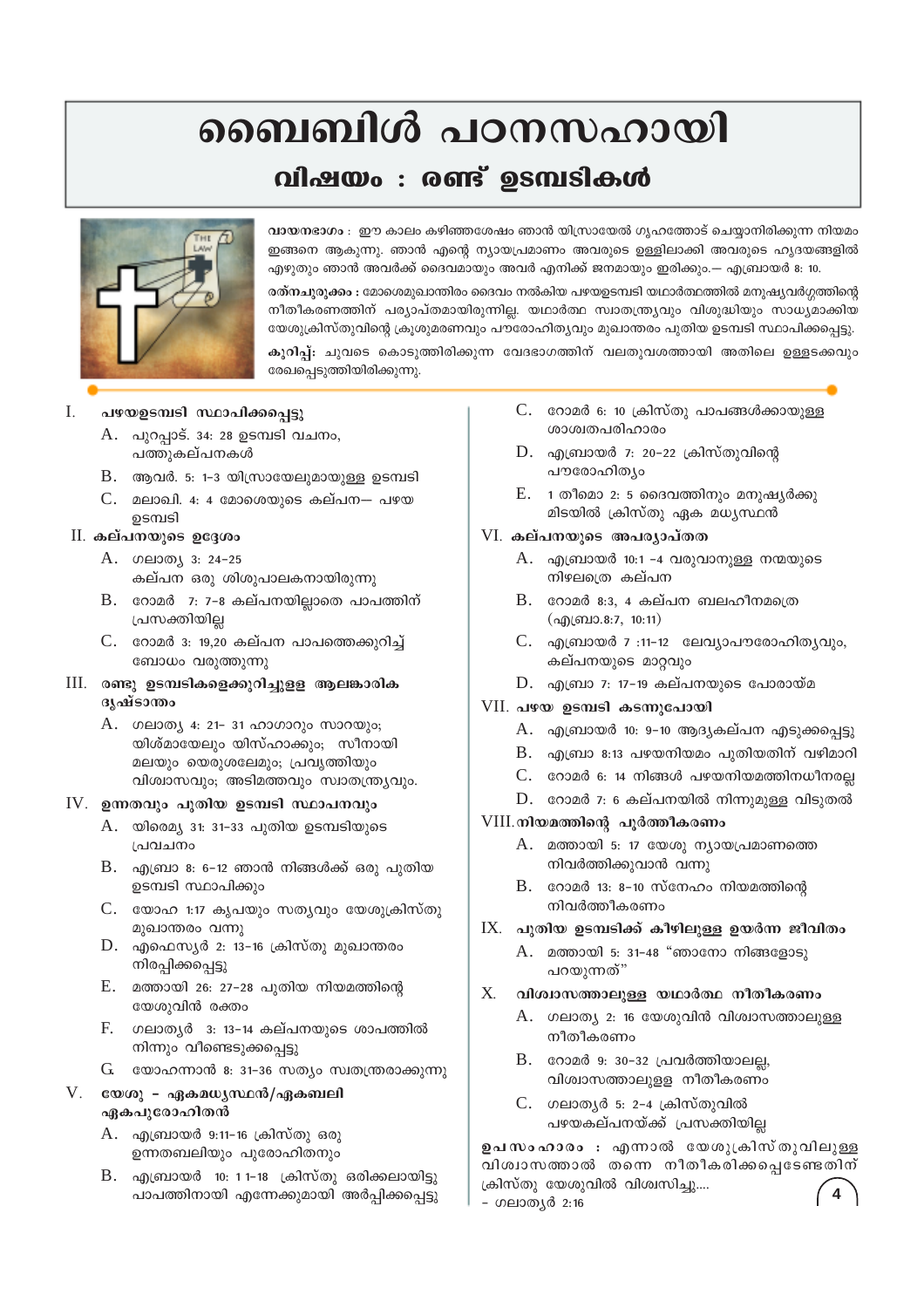# രണ്ട് ഉടമ്പടികൾ

#### ഒരു ദൈവീക പദ്ധതി

സൃഷ്ടിയുടെ ആരംഭം മുതൽക്കേ മാനവരാശിയെക്കുറിച്ച് ദൈവത്തിന് ഒരു പദ്ധതി ഉണ്ടായിരുന്നു. ഏദെൻ തോട്ടത്തിൽ വച്ച് ആദവും ഹവ്വയും പാപം ചെയ്തപ്പോൾ മനുഷ്യനെ പുർണ്ണമായി വീണ്ടെടുക്കുവാൻ ദൈവം പ്രവർത്തിച്ചു. ആ ദൈവിക പദ്ധതിയുടെ പൂർണ്ണരൂപം അപ്പോൾ വ്യക്തമായിരുന്നില്ല എങ്കിലും; നൂറ്റാണ്ടുകൾക്കു ശേഷം ക്രിസ്തുവിന്റെ വരവോടുകൂടി ദൈവം ഒരുക്കിയ രക്ഷയുടെ ശക്തിയും മനോഹാരിതവും വെളിപ്പെട്ടു.

#### ദൈവത്തിന്റെ പ്രമാണങ്ങൾ

ദൈവവുമായുള്ള മനുഷ്യന്റെ യാത്രയുടെയും, ബന്ധത്തിന്റെയും വിവരണമാണ് ബൈബിൾ. യുഗങ്ങളുടെ വിവിധഘട്ടങ്ങളിൽ ദൈവത്തിന് വ്യത്യസ്തകാര്യങ്ങൾ തലമുറകളിൽ നിന്ന് ആവശ്യമായിരുന്നു. അതിനാൽ ദൈവം മനുഷ്യനോട് ഇടപെടുന്ന സംവിധാനങ്ങൾ

മനസ്സിലാക്കേണ്ടത് പ്രധാനമായ കാര്യമാണ്. ദൈവം മനുഷ്യരോട് ഇടപെടുന്ന സംവിധാനങ്ങളെ ബൈബിളിൽ ഉടമ്പടികൾ എന്ന് പരാമർശിച്ചിരിക്കുന്നു. മനുഷ്യർ തമ്മിലുള്ള കരാറുകളെക്കാൾ വളരെ പ്രാധാന്യമുള്ളതാണ് ദൈവവും മനുഷ്യനുമായുള്ള ഉടമ്പടി. ഒരു ഉടമ്പടി എന്നത് മനുഷ്യൻ അനുഗ്രഹത്തിനായി നല്കുന്ന വാഗ്ദാനങ്ങളും, ഉപദേശങ്ങളും ദൈവത്തിന്റെ പ്രീതിഅനുസരിച്ച് നല്കുന്നതാണ്.

#### ആദ്വത്തെ ഉടമ്പടി

രണ്ട് ഉടമ്പടികളിൽ ആദ്യത്തേത് സീനായ് പർവ്വതത്തിൽ വച്ച് മോശെയ്ക്ക് നൽകി. "യഹോവ പിന്നെയും മോശെയോട് ഈ വചനങ്ങളെ എഴുതികൊള്ളുക; ഈ വചനങ്ങൾ ആധാരമാക്കി

ഞാൻ നിന്നോടും യിസ്രായേലിനോടും നിയമം ചെയ്തിരിക്കുന്നു.... അവൻ പത്തുകല്പനയായ നിയമത്തിന്റെ വചനങ്ങളെ പലകയിൽ എഴുതികൊടുത്തൂ" (പുറപ്പാട് 34:27–28) ദൈവത്തിന്റെ എല്ലാ ചട്ടങ്ങളും വിധികളും ഉൾകൊള്ളുന്നതായിരുന്നു മോശെയ്ക്കു നൽകിയ ഉടമ്പടി (ആവർത്തനം 5: 1-3). മോശെയുടെ നിയമങ്ങൾ എന്നും വിളിക്കപ്പെടുന്ന (മലാഖി 4:4) ഈ നിയമത്തിന്റെ ഗുണങ്ങൾ പ്രത്യേകമായി യഹൂദനും കൂടാതെ മറ്റ് എല്ലാ ആളുകൾക്കും നല്കി (റോമർ 2:14).

മോശെയുടെ നിയമത്തിൽ ഭരണപരവും ധാർമ്മികവും, ആചാരപരവുമായ എല്ലാ നിയമങ്ങളുടെയും മാർഗ്ഗനിർദ്ദേശങ്ങൾ അടങ്ങിയിരുന്നു. ദൈവത്തെ എങ്ങനെ ആരാധിക്കണം എന്നും അവരുടെ പാപങ്ങൾക്കും, അകൃതൃങ്ങൾക്കുമുള്ള വിവിധപരിഹാര നിർദ്ദേശങ്ങളും അതിൽ ഉണ്ടായിരുന്നു. യേശുവിൽ കുടിയുള്ള അവസാനത്തെ ഉടമ്പടിയുടെ മുന്നോടി എന്ന നിലയിലാണ് മോശെയുടെ പ്രമാണം നൽകിയത്. മോശെയുടെ

#### രണ്ടാമത്തെ ഉടമ്പടി

യഹോവ ഒരു പുതിയ ഉടമ്പടി ഉണ്ടാക്കുവാൻ നിശ്ചയിച്ചു. "ഞാൻ യിസ്രായേൽ ഗൃഹത്തോടും യഹുദാഗൃഹ ത്തോടും പുതിയൊരു നിയമം ചെയ്യുന്ന കാലം വരുമെന്ന് യഹോവയുടെ അരുളപ്പാട്.... ഞാൻ യിസ്രായേൽ ഗൃഹത്തോട് ചെയ്യുവാനിരിക്കുന്ന നിയമം ഇങ്ങനെ യാകുന്നു; ഞാൻ എന്റെ ന്യായപ്രമാണം അവരുടെ ഉള്ളിലാക്കി അവരുടെ ഹൃദയങ്ങളിൽ എഴുതും. ഞാൻ അവർക്കും ദൈവമായും അവർ എനിക്ക് ജനമായും ഇരിക്കും എന്ന് യഹോവയുടെ അരുളപ്പാട് (യിരെമ്യാവ് 31:31-33). ഈ ഉടമ്പടി കല്ലിൽ എഴുതിയ നിയമങ്ങളെ ആശ്രയിച്ചുള്ളതല്ലായിരുന്നു. "ന്യായപ്രമാണം മോശെ മുഖാന്തരം ലഭിച്ചു, കൃപയും സമാധാനവും യേശുക്രിസ്തു മുഖാന്തരം വന്നു എന്ന് യോഹന്നാൻ 1:17 -ൽ പ്രസ്താവി ച്ചിരിക്കുന്നു. ഒന്നാമത്തെ നിയമം കുറവില്ലാത്തതാ യിരുന്നു എങ്കിൽ രണ്ടാമത്തേതിന് ഇടം 5 അന്വേഷിക്കുകയില്ലായിരുന്നു (എബ്രായർ 8 : 6-12).

"ആട്ടുകൊറ്റന്മാരുടെയും കാളകളുടെയും രക്തത്തിന് പാപപരിഹാരം വരുത്തുവാൻ സാദ്ധ്വമലായിരുന്നു. "

നിരപ്പ് പ്രാപിക്കുവാൻ യേശുക്രിസ്തുവിന്റെ പൂർണ്ണതയുള്ള യാഗം ഒരുക്കി. " അങ്ങനെ നാം വിശ്വാസത്താൽ നീതീകരിക്കപ്പെടേണ്ടതിന് ന്ദ്യായപ്രമാണം ക്രിസ്തുവിന്റെ അടുക്കലേക്ക് നടത്തുവാൻ നമുക്ക് ശിശുപാലകനായി ഭവിച്ചു" (ഗലാതൃർ 3: 24-25). "ന്യായപ്രമാണത്താൽ പാപത്തിന്റെ പരിജ്ഞാനമത്രേ വന്നത്" (റോമർ 3: 19-20). ന്യായപ്രമാണം കൂടാതെ പാപം നിർജ്ജീവമായിരുന്നു. (റോമർ 7: 7-8). ജഡത്തിന്റെ പ്രവർത്തികളാൽ മാനവരാശിയുടെ പാപവും, ബലഹീനതയും തരണം ചെയ്യുവാനുള്ള കഴിവില്ലായ്മയാണ് ന്യായപ്രമാണത്താൽ വെളിപ്പെട്ടിരുന്നത്

മനുഷ്യരാശിക്കു നൽകിയ ആദ്യത്തെ ഉടമ്പടി അപൂർണ്ണമായിരുന്നതിനാൽ മനുഷ്യർക്ക് ദൈവവുമായി

#### <u> ശിശാപാലകൻ</u>

പ്രമാണങ്ങൾ വരുവാനിരിക്കുന്ന നന്മയുടെ നിഴൽ ആയിരുന്നു (എബ്രായർ 10: 1-4). എന്നാൽ ആട്ടുകൊറ്റന്മാരുടെയും കാളകളുടെയും രക്തത്തിന് പാപപരിഹാരം വരുത്തുവാൻ സാദ്ധ്യമല്ലായിരുന്നു. അവ പാപങ്ങൾക്ക് താല്ക്കാലികമായ പരിഹാരം മാത്രമേ നൽകിയിരുന്നുള്ളൂ. ജനങ്ങൾ ജഡത്തിൽ ആചാരപരമായ ആരാധന ദൈവത്തിന് അർപ്പിച്ചിരുന്നു എങ്കിലും, അവരുടെ യാഗങ്ങളോ നിയമങ്ങളോ അവരുടെ ഹൃദയത്തിനെ ശുദ്ധീകരിച്ചില്ല. ജഡത്തിന്റെ ബലഹീനത നിമിത്തം ന്യായപ്രമാണത്താൽ (റോമർ  $8:3$ ) ഒന്നും പൂർത്തി പ്രാപിച്ചില്ല (എബ്രായർ 7:19).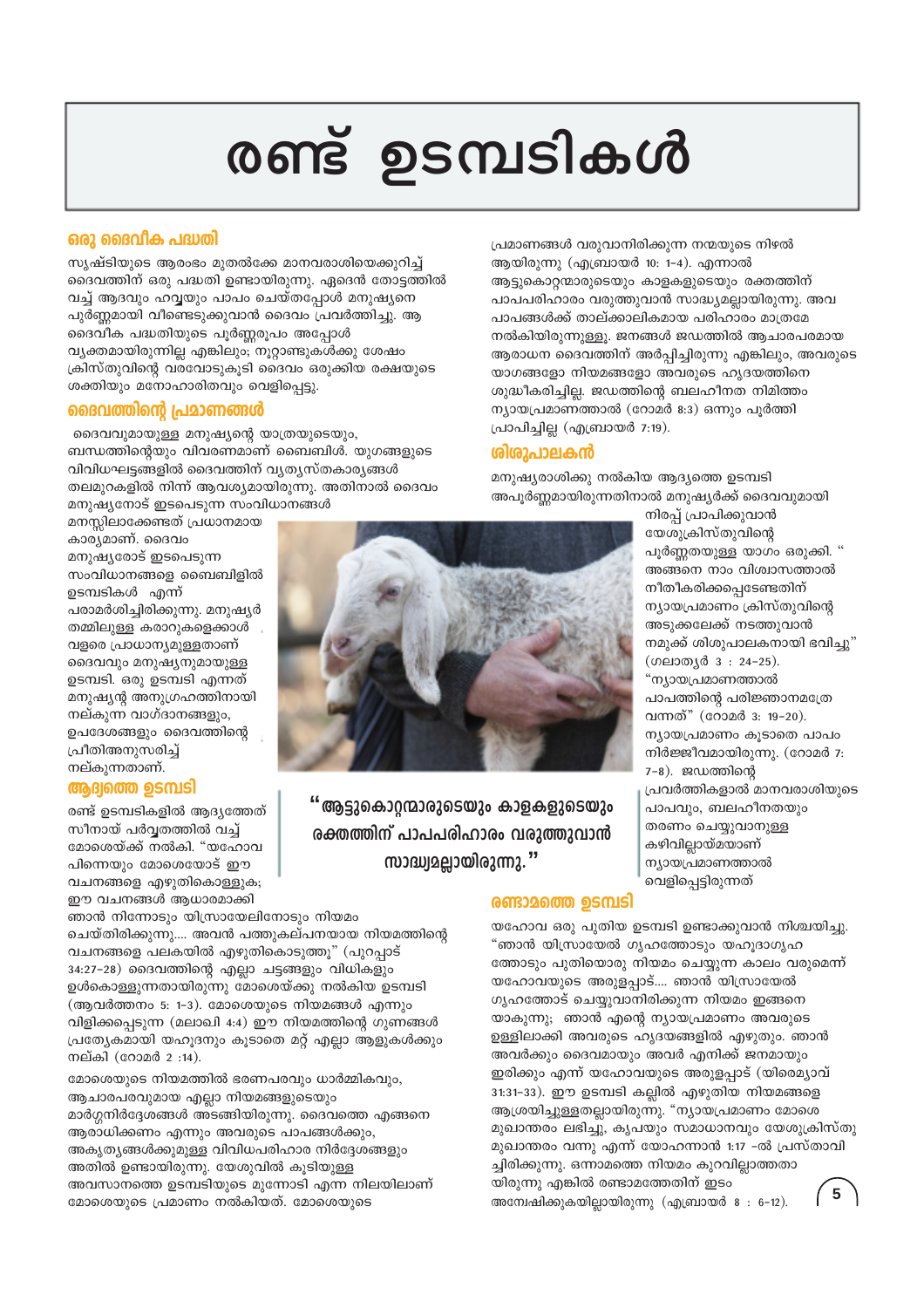#### പുതിയ ഉടമ്പടിയുടെ ശ്രേഷ്ഠത

യേശുക്രിസ്തുവിന്റെ ക്രുശിലെ മരണത്താൽ മാനവരാശി ദൈവവുമായി നിരപ്പിലേക്ക് വന്നതിനാൽ പുതിയ ഉടമ്പടി പഴയതിൽ നിന്നും ശേഷ്ഠതയുള്ളതായിരുന്നു. യേശു തന്റെ ജഡത്താൽ ന്യായപ്രമാണത്തെ നീക്കി (എഫെസ്യർ 2 : 13-16). അവൻ ന്യായപ്രമാണവും, മൃഗബലിയും, ആചാരപരമായ ആരാധനയും നീക്കി. പുതിയ ഉടമ്പടി പ്രവർത്തിയുടെ അടിസ്ഥാനത്തിലല്ല പ്രത്യുത യേശു ക്രിസ്തുവിലുള്ള വിശ്വാസത്തിന്റെ അനുഭവമാണ്. ക്രിസ്തു നമ്മെ ന്യായപ്രമാണത്തിന്റെ ശാപത്തിൽ നിന്നും വിലയ്ക്കുവാങ്ങി (ഗലാതൃർ 3: 12-14). മരണവും ന്യായ പ്രമാണത്തിന്റെ ശിക്ഷയും അസാധുവാക്കി, ജീവനും പാപക്ഷമയും ലഭ്യമാക്കി. "പുതിയ നിയമത്തിനുള്ള യേശുവിന്റെ രക്തം"അനേകരുടെ പാപമോചനത്തിനു വേണ്ടി ചൊരിഞ്ഞതാണ് (മത്തായി 26 :27-28). ആട്ടു കൊറ്റന്മാരുടെയും കാളകളുടെയും രക്തത്തിന് കഴിയാതിരുന്നത് യേശുവിന്റെ രക്തത്താൽ സാധിച്ചു. നിത്യാത്മാവിനാൽ ദൈവത്തിനു തന്നെത്താൻ നിഷ്ക്കളങ്കനായി അർപ്പിച്ച യേശുക്രിസ്തുവിന്റെ രക്തം ജീവനുള്ള ദൈവത്തെ ആരാധിക്കുവാൻ നിങ്ങളുടെ

> "പുത്രൻ നിങ്ങൾക്കു സ്വാതന്ത്ര്യം വരുത്തിയാൽ നിങ്ങൾ സാക്ഷാൽ സ്വതന്ത്രർ ആകും."



മനഃസാക്ഷിയെ നിർജ്ജീവ പ്രവർത്തികൾ പോക്കി ശുദ്ധീകരിക്കും. (എബ്രായർ 9:11-16). ഏകയാഗത്താൽ അവൻ വിശുദ്ധീകരിക്കപ്പെടുന്നവർക്ക് സദാകാലത്തേക്കും സത്ഗുണപൂർത്തി വരുത്തിയിരിക്കുന്നു... പാപങ്ങളുടെയും അകൃത്യങ്ങളുടേയും മോചനം ഉള്ളിടത്ത് ഇനിമേൽ പാപങ്ങൾക്കുവേണ്ടി ഒരു യാഗം ആവശ്യമില്ല (എബ്രായർ 10: 11-18). പുതിയ നിയമത്തിൽ അഥവാ പുതിയ ഉടമ്പടിയിൽ യേശുക്രിസ്തുവിന്റെ രക്തത്താൽ പാപത്തിന്റെ ശക്തിയിൽ നിന്ന് സ്വാതന്ത്ര്യം നേടി. സത്യം സത്യമായി ഞാൻ നിങ്ങളോട് പറയുന്നു. പാപം ചെയ്യുന്നവൻ പാപത്തിന്റെ ദാസനാണ്. പുത്രൻ നിങ്ങൾക്കു സ്വാതന്ത്ര്യം വരുത്തിയാൽ നിങ്ങൾ സാക്ഷാൽ സ്വതന്ത്രരാകും (യോഹന്നാൻ 8:31-37). ലേവ്യാപൗരോഹിത്യത്തിനോ പഴയ ഉടമ്പടിയ്ക്കോ പൂർണ്ണത ഇല്ലായിരുന്നു. യേശുക്രിസ്തു ഇപ്പോൾ നമുക്ക് ഒരു പുതിയ ഉടമ്പടിയുടെ (എബ്രായർ 7 :20 -23) ശ്രേഷ്ഠമഹാ പുരോഹിതനാണ് (എബ്രായർ 4:4). പൗരോഹിതൃത്തിന് മാറ്റം വന്നപ്പോൾ ന്യായപ്രമാണത്തിനും കൂടെ മാറ്റം വരേണ്ടത് ആവശ്യമായിരുന്നു. (എബ്രായർ 7:11-13). "ജഡത്താലുള്ള ബലഹീനത നിമിത്തം ന്യായപ്രമാണത്തിനു കഴിയാതിരുന്നതിനെ സാധിക്കുവാൻ ദൈവം തന്റെ പുത്രനെ പാപജഡത്തിന്റെ സാദൃശൃത്തിലും പാപം നിമിത്തവും അയച്ചു. പാപത്തിനു ജഡത്തിൽ ശിക്ഷ വിധിച്ചു. ജഡത്തെയല്ല ആത്മാവിനെ അനുസരിച്ചു നടക്കുന്ന നമ്മിൽ ന്യായപ്രമാണത്തിന്റെ നീതി നിവൃത്തിയാകേണ്ടതിനു തന്നെ (റോമർ 8: 3-4).

#### പഴയ ഉടമ്പടി നീക്കിക്കളഞ്ഞു

ക്യപയുടെ പുതിയ ഉടമ്പടി പ്രാബല്യത്തിൽ വന്നപോൾ പഴയ ഉടമ്പടി നീങ്ങിപ്പോയി. "പുതിയത് എന്നു പറയുന്നതിനാൽ ആദ്യത്തെതിനെ പഴയതാക്കിയിരിക്കുന്നു; എന്നാൽ പഴയതാക്കുന്നതും ജീർണ്ണിക്കുന്നതുമെല്ലാം നിങ്ങിപ്പോകുവാൻ അടുത്തിരിക്കുന്നു (എബ്രായർ ്8 : 13). .<br>എബ്രായർ 10 :9 ൽ പറയുന്നത് " അവൻ രണ്ടാമത്തേതിനെ സ്ഥാപിക്കുവാൻ ഒന്നാമത്തേതിനെ നീക്കിക്കളയുന്നു എന്നാണ്. പാപം ഇനി മനുഷ്യനിൽ വാഴുകയില്ല. നിങ്ങൾ കൃപയ്ക്ക് അധീനരാകുകയാൽ പാപം നിങ്ങളിൽ കർതൃത്വം നടത്തുകയില്ല (റോമർ 6 :14)

#### ക്വപയ്ക്ക് ഉന്നതമായ നിലവാരം

യേശുക്രിസ്തു ന്യായപ്രാമാണം നീക്കിക്കളയുവാനല്ല നിവർത്തിപാനത്രേ വന്നത്. (മത്തായി 5 :17). ജനം മോശയുടെ ന്യായപ്രമാണത്തിന്റെ കീഴിൽ അല്ലാത്തതിനാൽ അതിലെ പല നിയമങ്ങളും കൃപയുടെ പുതിയ ഉടമ്പടിയിൽ അവതരിപ്പിച്ചിട്ടുണ്ട്. കൃപയുടെ പ്രമാണം നമ്മുടെ ഹൃദയത്തിൽ എഴുതിയിരിക്കുന്നതിനാൽ ആ പ്രമാണത്തിന്റെ ബലത്തിൽ ജീവിക്കുവാൻ കഴിയുന്നു. ദൈവത്തോടുള്ള സ്നേഹം ന്യായപ്രമാണത്തെ എങ്ങനെ നിവർത്തിക്കുന്നു എന്ന് റോമർ 13 : 8 –10 വരെ വാകൃങ്ങളിൽ വിവരിക്കുന്നുണ്ട്. അനേകം ആളുകളും കൃപയുടെ കീഴിൽ അവർക്കുള്ള സ്വാതന്ത്ര്യത്തിൽ സന്തോഷിക്കുന്നു, അത് അങ്ങനെ തന്നെ വേണം; പക്ഷേ, ദൈവവുമായുള്ള ഒരു ബന്ധം കൃപയാലുള്ള യഥാർത്ഥ നീതിക്ക് ആവശ്യമാണ്. പുതിയ ഉടമ്പടിയുടെ കീഴിൽ യേശുക്രിസ്തു നൽകിയ മാതൃക പോലെ ഒരു ഉയർന്ന ജീവിതനിലവാരം മത്തായി 5-ാം അദ്ധ്യായത്തിൽ പറയുന്ന ന്യായപ്രമാണത്തിന്റെ താരതമ്യം അനുസരിച്ച് ആവശ്യമാണ്.

#### ശ്ഷ ലഭിച്ചു

മോശയുടെ ന്യായപ്രമാണത്തിൻ കീഴിൽ യഥാർത്ഥ നീതി ലഭിക്കുകയോ, മനുഷ്യൻ സൽപ്രവർത്തികൾ കൊണ്ട് നീതികരിക്കപ്പെടുകയോ ചെയ്തില്ല. യേശുക്രിസ്തുവിലുള്ള വിശ്വാസത്താൽ മാത്രമാണ് മനുഷ്യൻ നീതീകരിക്കപ്പെടുന്നത്. (ഗലാതൃർ 2:16). കൃപയാൽ വിശ്വാസം മുലം രക്ഷിക്കപ്പെട്ടിരിക്കുന്നതിനാൽ പിന്നെയും ന്യായപ്രമാണത്തിന്റെ പ്രവർത്തികളാൽ നീതീകരിക്കപ്പെടുവാൻ ഇച്ഛിക്കുന്നു എങ്കിൽ ക്രിസ്തുവിൽ നിന്ന് വേർപ്പെട്ട്, കൃപയിൽ നിന്ന് വീണുപോയി (ഗലാതൃർ  $5$  : 2-4).

യഹൂദജനത്തിന്റെ പഴയ ഉടമ്പടി നീക്കിയിട്ട് എല്ലാജനങ്ങൾക്കും പുതിയതും മികച്ചതുമായ ഒരു ഉടമ്പടി കൈമാറി. യേശുവിന്റെ രക്തത്തിലൂടെയുള്ള പുതിയ ഉടമ്പടി പ്രകാരം ജനങ്ങൾക്ക് പാപത്തിൽ നിന്ന് മോചനം മാത്രമല്ല നീതിയോടും ദൈവഭക്തിയോടും കുടെ ജീവിക്കുവാനുമുള്ള ശക്തിയും നല്കപ്പെടുന്നു. ദൈവത്തക്കുറിച്ചും പാപത്തെക്കുറിച്ചും ധാരാളം കാരൃങ്ങൾ പഠിപ്പിക്കുന്നതിനാൽ പഴയനിയമം ഇപ്പോഴും പ്രധാനമാണ്. എന്നാൽ പഴയ ഉടമ്പടി അസാധുവാണ്. ക്രിസ്തുയേശുവിലുള്ള സ്വാതന്ത്ര്യത്തിനും കൃപയ്ക്കും ദൈവത്തിനും നന്ദി.  $-MWS$ 

 $6\phantom{a}$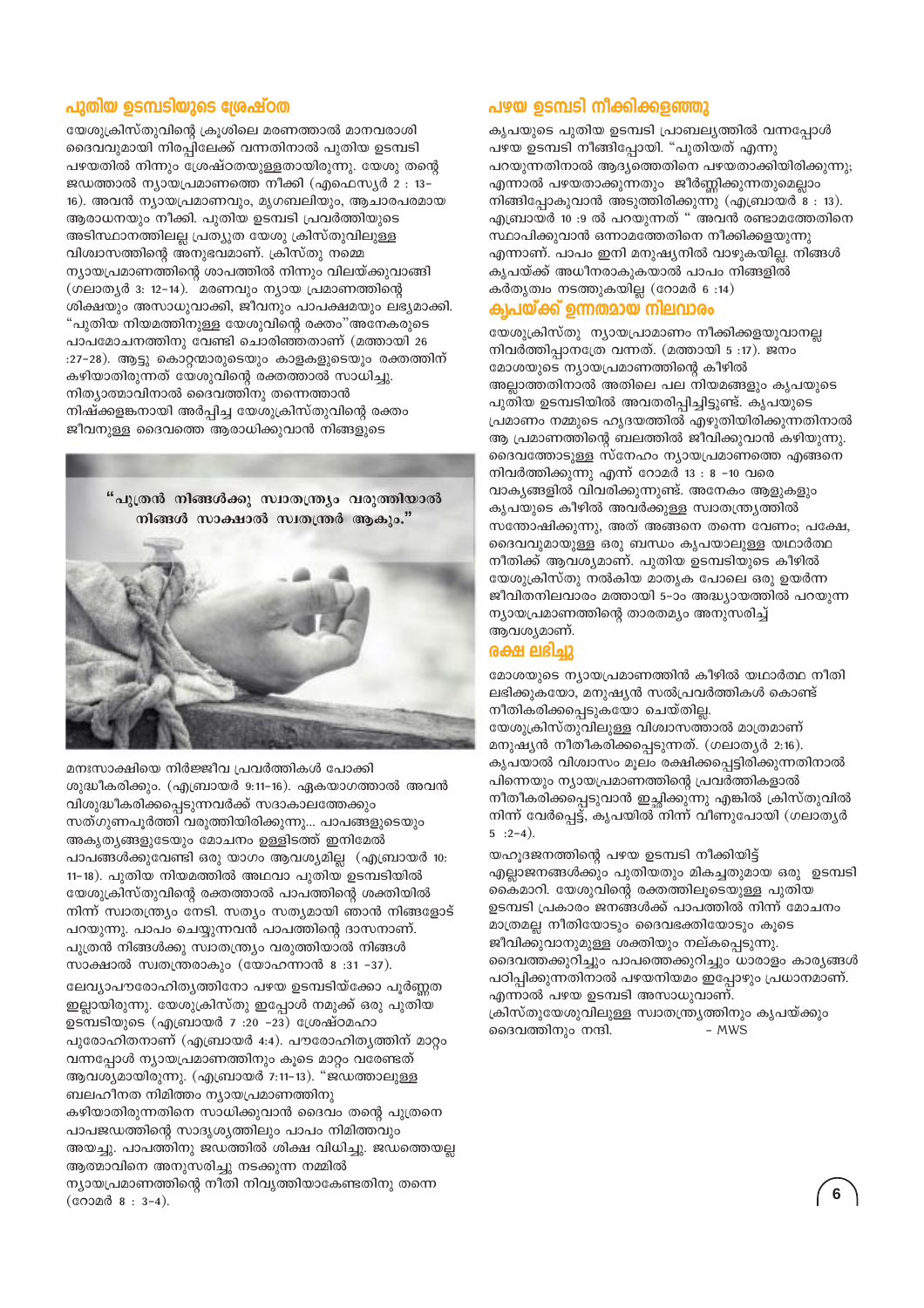# <u>പുക്കു ഉടവ്പട്ടി</u>

#### യിസ്രായേല്വർക്ക്  $1.$

- കല്പലകകളിൽ എഴുതി  $\mathcal{D}_{\alpha}$
- അക്ഷരത്തിന്റെ ഉടമ്പടി  $3.$
- ലേവ്വാപൗരോഹിത്വം  $\overline{4}$ .
- ഭൗമീകകൂടാരം 5.
- പ്രവർത്തികളുടെ പ്രമാണം 6.
- ജഡത്തിന്റെ പാപത്തിന്റെ പ്രമാണം 7.
- അടിമത്വവും മരണവും 8. കൊണ്ടുവന്നു
- 9. പാപത്തിന് അനേകമായ துறையி
- 10. ആണ്ടുതോറും പാപപരിഹാരം /  $0.699$  elß $0.29$
- 11. **B** (@00 (@0
- 12. ശബ്ബത്താചരണം
- 13. ജഡത്തിലെ ആരാധന (ധൂപം / സംഗീത ഉപകരണങ്ങൾ)
- 14. ഒരു നിഴൽ
- 15. നീക്കികളഞ്ഞു
- എല്ലാ ജനങ്ങൾക്കും  $1.$
- ജനങ്ങളുടെ ഹ്വദയത്തിൽ  $2<sup>1</sup>$ എഴുതി

പുതിയ ഉടമ്പടി

- ആത്മാവിന്റെ ഉടമ്പടി  $3.$
- ഒരു മഹാപുരോഹിതൻ 4. യേശുക്രിസ്തു
- $5<sub>1</sub>$ ആത്മീക കൂടാരം
- ക്വപയാലും വിശ്വാസത്താലും 6. നീതീകരണം
- ആത്മാവിന്റെയും നിതിയുടെ 7. പ്രമാണം
- 8. സ്വാതന്ത്ര്യവും ജീവനും കൊണ്ടുവന്നു
- സമ്പൂർണ്ണമായ ഒരു യാഗം - $9<sub>1</sub>$ യേശുക്രിസ്തു
- 10. നിത്വമായ പാപപരിഹാരം
- $11.$   $B300<sub>0</sub>$
- 12. എല്ലാ ദിവസവും വിശുദ്ധം
- 13. ഹ്വദയത്തിലെ ആത്മീക ആരാധന
- 14. പൊരുൾ
- 15. എന്നേക്കും നിലനിൽക്കും

 $\overline{7}$ 

ഒന്നാമത്തെ നിയമം കുറവില്ലാത്തതായിരുന്നു എങ്കിൽ രണ്ടാമഭത്തതിന് ഇടം അസ്വേഷിക്കയില്ലായിരുന്നു (എ/ബായ്യ 8:7)